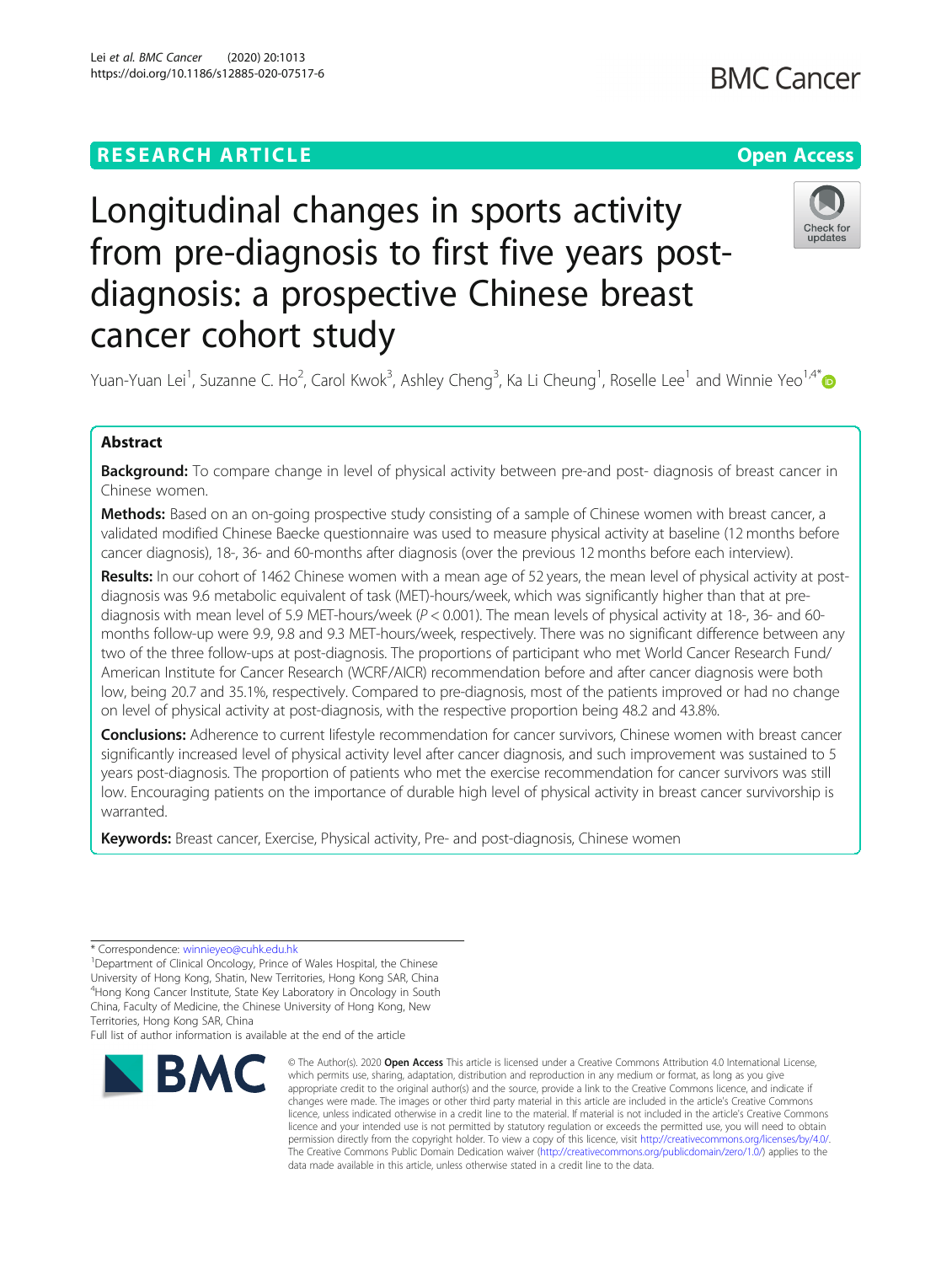## Background

In the United States, breast cancer is the most common cancer among females, accounting for 30% of all new cancer diagnoses in women [\[1](#page-11-0)]. In Hong Kong, breast cancer is also the leading cancer, and more than 80% of newly diagnosed patients have early stage breast cancer [\[2\]](#page-12-0). Surgical treatment is the major maneuver in the management of early stage patients. However, such procedure may lead to breast cancer related lymphedema (BCRL), axillary web syndrome (AWS) and cancer-related fatigue. It has been reported that BCRL involves more than 25% of breast cancer survivors, [\[3](#page-12-0), [4\]](#page-12-0) while axillary web syndrome (AWS) after axillary lymph node dissection affects in 6 to 85.4% [[5,](#page-12-0) [6](#page-12-0)]. Cancer-related fatigue is a common disabling conditions in breast cancer survivors [\[7](#page-12-0)]. It has been estimated that approximately one-third of cancer survivors have clinically significant fatigue up to 6 years following treatment [\[8\]](#page-12-0). Breast cancer survivorship care has aroused increasing attention in recent years, and the management of the above-mentioned complications are topics of concern in the rehabilitation field. The beneficial effects of physical activity on cancer related complications have been supported by strong evidence. A systematic review which included 29 studies suggested that resistance exercise could potentially alleviate BCRL [[9\]](#page-12-0). Two meta-analyses including high quality studies have shown that supervised aerobic exercise was effective in improving cancer-related fatigue among breast cancer survivors [\[10](#page-12-0), [11](#page-12-0)].

Current guidelines recommended breast cancer survivors to engage in regular physical activity, aiming for at least 150 min of moderate or 75 min of vigorous aerobic exercise per week  $[12-14]$  $[12-14]$  $[12-14]$  $[12-14]$ . However, studies in the US have shown that less than half of breast cancer survivors (37–48%) met the exercise recommendations [\[15,](#page-12-0) [16](#page-12-0)]. The diagnosis of cancer has been considered as a "teachable moment", when individuals could be motivated to make positive lifestyle changes, including increasing physical activity [\[17,](#page-12-0) [18](#page-12-0)]. Hence, the assessment of exercise habits among cancer survivors at the time of diagnosis and thereafter could be of importance. Healthcare providers many utilize this teachable moment as a chance to educate patients to undergo some lifestyle interventions.

A number of studies have investigated physical activity levels in breast cancer survivors during an immediate period, about 1 year after diagnosis [[19](#page-12-0)–[24\]](#page-12-0). Overall, these studies reported that the level of physical activity was reduced during the immediate period post-diagnosis. Only one prospective study conducted in the US among breast cancer patients has reported the changes of physical activity over a more protracted period, from 2 year before diagnosis to 30-months after diagnosis [\[25\]](#page-12-0). Up to now, no study has reported the changes of physical activity before and after breast cancer diagnosis among Asian women including Chinese.

The primary aim of this present study was to compare the changes in level of physical activity from 1 year before diagnosis to 5 years after diagnosis using data from an ongoing prospective cohort of Chinese women with early stage breast cancer. This study also examined the associations between socio-demographic, clinical and lifestyle factors with changes in level of physical activity before and after cancer diagnosis. The hypothesis of the present study was that breast cancer patients would change their level of physical activity after breast cancer diagnosis, and several socio-demographic, clinical and lifestyle factors may be associated with such changes.

## Methods

#### Study cohort

The present study was based on a prospective cohort study titled "The Hong Kong NTEC-KWC Breast Cancer Survival Study (HKNKBCSS)", which was designed to evaluate whether dietary phytoestrogens and other lifestyle factors affect breast cancer patients' survival outcome [\[26](#page-12-0)]. This study recruited participants at two regional public cancer centers (New Territories East and Kowloon West) in Hong Kong. Consecutive breast cancer patients attending two regional cancer centers in Hong Kong, who were potential eligible participators, were invited to participate in this project. All eligible women should have confirmed, newly diagnosed (defined as having diagnosed within 12 months before study entry), stage 0-III breast cancer [\[27\]](#page-12-0). Patients who had prior history of breast or other cancers were ineligible. The study was approved by the Joint CUHK-NTEC Clinical Research Ethics Committee and the KWC Research Ethics Committee of the Chinese University of Hong Kong and the Hong Kong Hospital Authority.

In total, 1462 consented patients enrolled in this study between January 2011 and February 2014. Enrolled patients were interviewed at baseline (T0; within 12 month of breast cancer diagnosis), 18 months (T1; conducted between 12 and 24 months after diagnosis), 36 months (T2; conducted between 30 and 42 months) and 60 months (T3; conducted between 54 and 66 months) after breast cancer diagnosis. The four interviews used similar questionnaires to collect data. As of January 2019, the 60-months follow-up interview has been completed.

## Data collection

Trained interviewers carried out the baseline and followup assessments. At baseline, detailed personal data was collected using standardized questionnaire, which included socio-demographic characteristics such as age at diagnosis, education level, household income, marital status; menopausal status; medical history including diabetes, cardiovascular diseases; lifestyle factors including dietary intake, physical activity, smoking, drinking and supplement use. Height and weight was measured by standard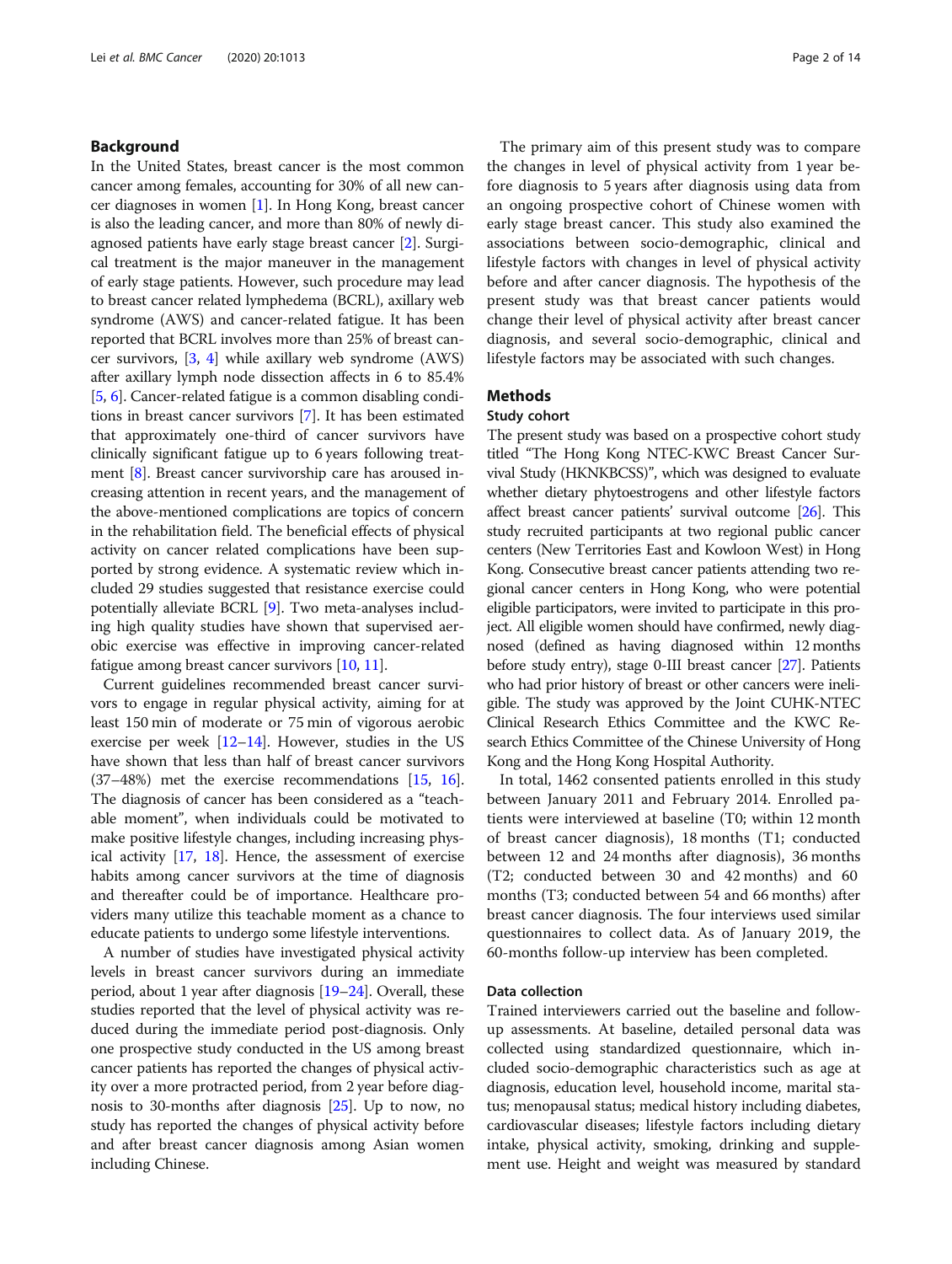protocol, and body mass index (BMI) was categorized as following: underweight  $<$  18.5 kg/m<sup>2</sup>, normal 18.5–22.9 kg/m<sup>2</sup>, overweight 23–24.9 kg/m<sup>2</sup>, obese ≥25 kg/m<sup>2</sup> [[28](#page-12-0)]. At T1, T2 and T3, patients were asked to complete similar questionnaires for collecting dietary intake and physical activity data. Medical records were retrieved for patients' clinical characteristics and anti-cancer treatment.

### Physical activity measurements

Patients reported physical activity habits in the previous year before cancer diagnosis at T0 assessment. Subsequently, patients recalled habitual physical activity over the previous year during interviews at T1, T2 and T3 assessment. The mean value at T1, T2 and T3 were defined as overall level of physical activity at post-diagnosis.

Physical activity was measured by a validated modified Chinese Baecke questionnaire (Supplementary Table [1](#page-11-0)), which consisted of physical activity at work, in doing housework, at leisure time (time excluding working and playing sports or exercise) and in doing sports [\[29\]](#page-12-0). This study only analyzed physical activity in doing sports for two reasons; firstly, WCRF /AICR recommendations have recommended on sports activity; secondly, data from such an approach would also be more comparable with other studies which have mostly been based on sports and exercises. In each assessment, the subjects who did sport or exercise were asked to specify the activities that they did categorically (up to 2 self-reported sport activities), and the number of hours per week and months of the year they did the activity was recorded. The scores of metabolic equivalent of task (MET)-hours per week was calculated by multiplying the corresponding MET value of the activity by the time (hours per week) engaged in this activity [[30](#page-12-0)]. The MET code for each sport was based on the values in the Ainsworth compendium of physical activity [[30](#page-12-0)]. Summing the score of MET-hours per week of each activity provides the total level of physical activity.

The American Cancer Society (ACS) and World Cancer Research Fund/American Institute for Cancer Research (WCRF/AICR) recommendations for cancer survivors both suggest that individual subject should "be moderately physically active, equivalent to brisk walking, for at least 30 minutes every day." [[13](#page-12-0), [14\]](#page-12-0) This recommendation could be operationalized as engaged in moderate or fast walking and/or other moderate or strenuous activity for an average of 30 min per day, for at least 5 days per week. For instance, the scores of MET-hours per week for moderate or fast walking, 30 min per day, 5 days per week was 10 (calculated as follow: 4.0 METs/hour \* 0.5 h/day \* 5 days/week). According to the level of sports activity, patients were categorized into 3 groups as follow: no exercise (0 MET-hours/ week), low-exercise-level (< 10 MET-hours/week) and high-exercise-level (≥10 MET-hours/week). Patients who belonged to high-exercise-level group were those who met

the exercise recommendations for both healthy adults [\[31](#page-12-0)] and cancer survivors [\[13](#page-12-0), [14](#page-12-0)]..

The individual change of physical activity between prediagnosis (level at T0) and post-diagnosis (mean level at T1, T2 and T3) was classified into three groups: improved (moved from no exercise to low-exercise-level group or from low-exercise-level to high-exercise-level group), no change (kept in the same level of exercise group) and declined (moved from low/high-exercise-level to no exercise group or from high-exercise-level to low-exercise-level group). The absolute change of physical activity between pre-diagnosis and post-diagnosis was calculated by having "the mean level of MET-hours/week at T1, T2 and T3" minus "the level of MET-hours/week at T0".

### Statistical analysis

The HKNKBCSS was primarily designed to evaluate soy intake and breast cancer prognosis. Based on the assumption that the 5-year mortality rate in the nonexposed or low intake is 20% and the hazard ratio of mortality of 0.7 among the high soy intake relative to the low intake group, [[32](#page-12-0)] this study have recruited 1462 cases and met the target sample size of 1350 to detect the hazard ratio of 0.7 at 5% level of significance and 80% power. During each follow-up, those who have completed the baseline data collection and are free of recurrence at the time of follow-up were invited. Patients who lost one of the follow-ups could also join the next follow-up study. All enrolled patients were actively followed-up, and their recurrence and survival statuses were collected yearly by reviewing medical records or asking patients through telephone call.

The difference in physical activity between pre- and post-diagnosis (mean level at T1, T2 and T3) were examined by paired two-sample t-test. Similar analysis was also conducted to detect difference at any two time-points between T1, T2 and T3 post-diagnosis. Chi-square test was used to compare the frequency of patients who changed from no or low-exercise level to high-exercise level after diagnosis by socio-demographic, clinical and lifestyle factors. Multivariate logistic regression model was used to investigate the odds ratio of such change by socio-demographic, clinical and lifestyle factors. The independent two-sample t-test or one-way ANOVA was used to compare the absolute change of physical activity between pre and post-diagnosis by socio-demographic, clinical and lifestyle factors. Multivariate linear regression model was used to investigate the association of physical activity change between pre- and postdiagnosis with socio-demographic, clinical and lifestyle factors. All analyses were performed using SPSS 21.0; and  $P$  value < 0.05 at two-sided analysis were considered statistically significant.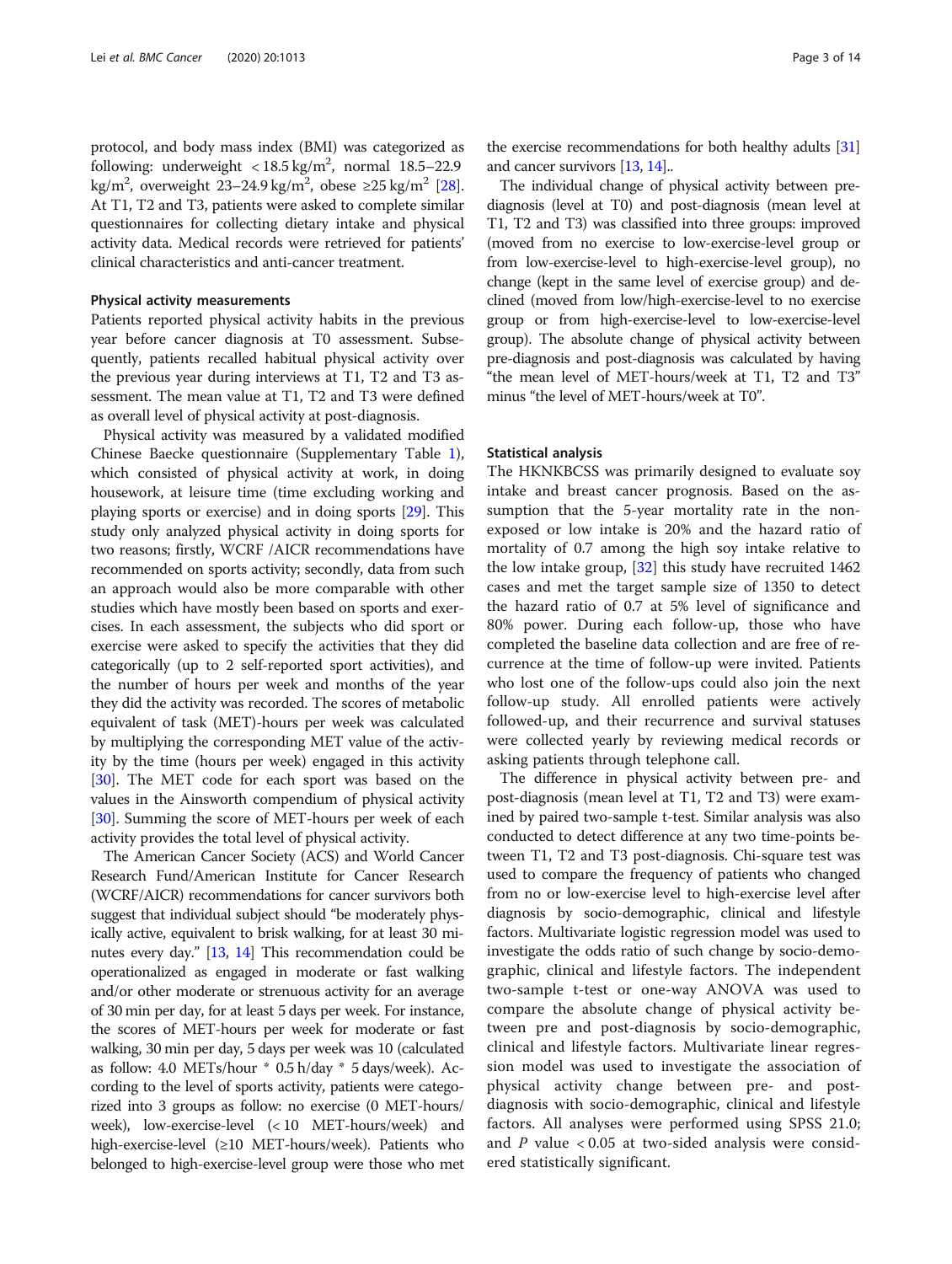## Results

## Participants' characteristics

In total, 1462 patients completed baseline interview and enrolled into the study; 1310 (89.6%), 1162 (79.5%) and 1173 (80.2%) participants completed the 18, 36 and 60 months follow-up interviews respectively. Among 1462 enrolled patients, 1019 patients completed all four assessments (T0, T1, T2 and T3) and were included in the present analysis (Fig. [1](#page-4-0)). Those who did not complete all follow-ups were excluded. Patients who completed all follow-ups at the four time-points showed similar baseline characteristics with the whole cohort.

The baseline demographic and clinical characteristics of patients included in this analysis are provided in Table [1](#page-5-0). The mean age at diagnosis was 52 years. Sixty-two percent had no comorbidity. Nearly half of the patients (47%) were post-menopausal at diagnosis. Obesity was observed in 28% of patients. Thirty-seven percent belonged to AJCC stage 0- I, 46% stage II and 17% stage III. ER, PR and HER2 positivity were presented in 75, 59 and 17% of the patients. All patients in this analysis have completed breast cancer surgery. Majority of patients had received adjuvant chemotherapy, radiotherapy and endocrine therapy, with the corresponding figure being 76.0, 70.8 and 76.3%, respectively. At baseline, only a small group of patients were current smokers or drinkers, at 1.1 and 1.5%, respectively.

## Comparison of physical activity between pre- and postdiagnosis

The mean levels of physical activity at T0 (pre-diagnosis), T1, T2 and T3 were 5.9, 9.9, 9.8 and 9,3 MET-hours/week, respectively. The overall level of physical activity at postdiagnosis was significantly higher than that at prediagnosis, with mean values of 9.6 vs 5.9 MET-hours/week respectively,  $P < 0.001$  (Table [2](#page-6-0)). When comparing between T1 and T2, T1 and T3 as well as T2 and T3, there was no significant difference between any two follow-ups at post-diagnosis ( $P > 0.05$ , each). The proportions of participants who never did exercise at pre- and post-diagnosis were 46.4 and 10.9%, respectively. However, for those did exercise, the proportions of participants who met the exercise recommendation of WCRF/AICR were relatively low; the figures increased from 20.7% at pre-diagnosis to 35.1% post-diagnosis ( $P < 0.001$ ).

## Change in level of physical activity between pre- and post-diagnosis in individual patient

The changes of physical activity between pre- and postdiagnosis in individual patient are shown in supplementary Table [2](#page-11-0). Compared to pre-diagnosis, most of the patients improved or had no change in level of physical activity at post-diagnosis, with the respective proportions being 48.2 and 43.8%, respectively. Only 8.0% of the patients had their level of physical activity declined at post-diagnosis.

In total, 20.7% of patients changed from no or low to high level of physical activity after diagnosis. The proportions patients with such positive change by sociodemographic, clinical and lifestyle factors are presented in Table [3](#page-7-0). Univariate analysis showed that patients with the following characteristics are more likely to make such positive changes: patients who were aged≥40 years (compared to those who were aged  $<$  40 years), nonobese (compared to obese), stage II-III (compared to stage 0-I), and having received adjuvant chemotherapy (compared to no chemotherapy).

Multivariate logistic regression model was used to investigate potential characteristics which could predict higher likelihood of such positive changes. The variables entered into the model were those with  $P < 0.1$  in the univariate analysis, which included age at diagnosis, marital status, menopausal status, BMI at diagnosis, AJCC stage and chemotherapy. The results of multivariate analysis are presented in supplementary Table [3.](#page-11-0) Compared to patients who were aged < 40 years, those who were aged from 40 to 59 years were more likely to make such positive change [age group 40–49 years and 50–59 years: odds ratio  $(OR)$  = 2.7, 95%CI:  $1.3 \sim 5.8$ ,  $P = 0.008$ ; OR = 3.2, 95%CI:  $1.5 \sim$ 7.2,  $P = 0.004$ , respectively. Patients who were obese at diagnosis were unlikely to make such change after diagnosis compared to those who were underweight  $(OR = 0.4, ...)$ 95%CI:  $0.2 \sim 1.0$ ,  $P = 0.042$ ).

## Absolute changes of physical activity between pre- and post-diagnosis by socio-demographic, clinical and lifestyle factors

The absolute changes in level of physical activity between pre- and post-diagnosis by socio-demographic, clinical and lifestyle factors were presented in Table [4](#page-9-0). Compared to pre-diagnosis, the level of physical activity increased by 2.2 MET-hours/week at post-diagnosis. Univariate analysis showed that higher increase in physical activity was observed among breast cancer patients aged between 40 and 59 years (compared to those who were aged≥60 years), had a partner (married or cohabitating), not working (compared to full time or part-time) and had no comorbidity (compared to patients who had 1 or more comorbidities).

Multivariate linear regression model was used to investigate the association between absolute changes in level of physical activity and socio-demographic, clinical and lifestyle factors. The variables entered into the model were those with  $P < 0.1$  in the univariate analysis, which included age at diagnosis, marital status, household income, employment status, BMI at diagnosis and number of comorbidities. The results are presented in supplementary Table [4.](#page-11-0) Compared to patients who had a partner (married or cohabitating), those who were single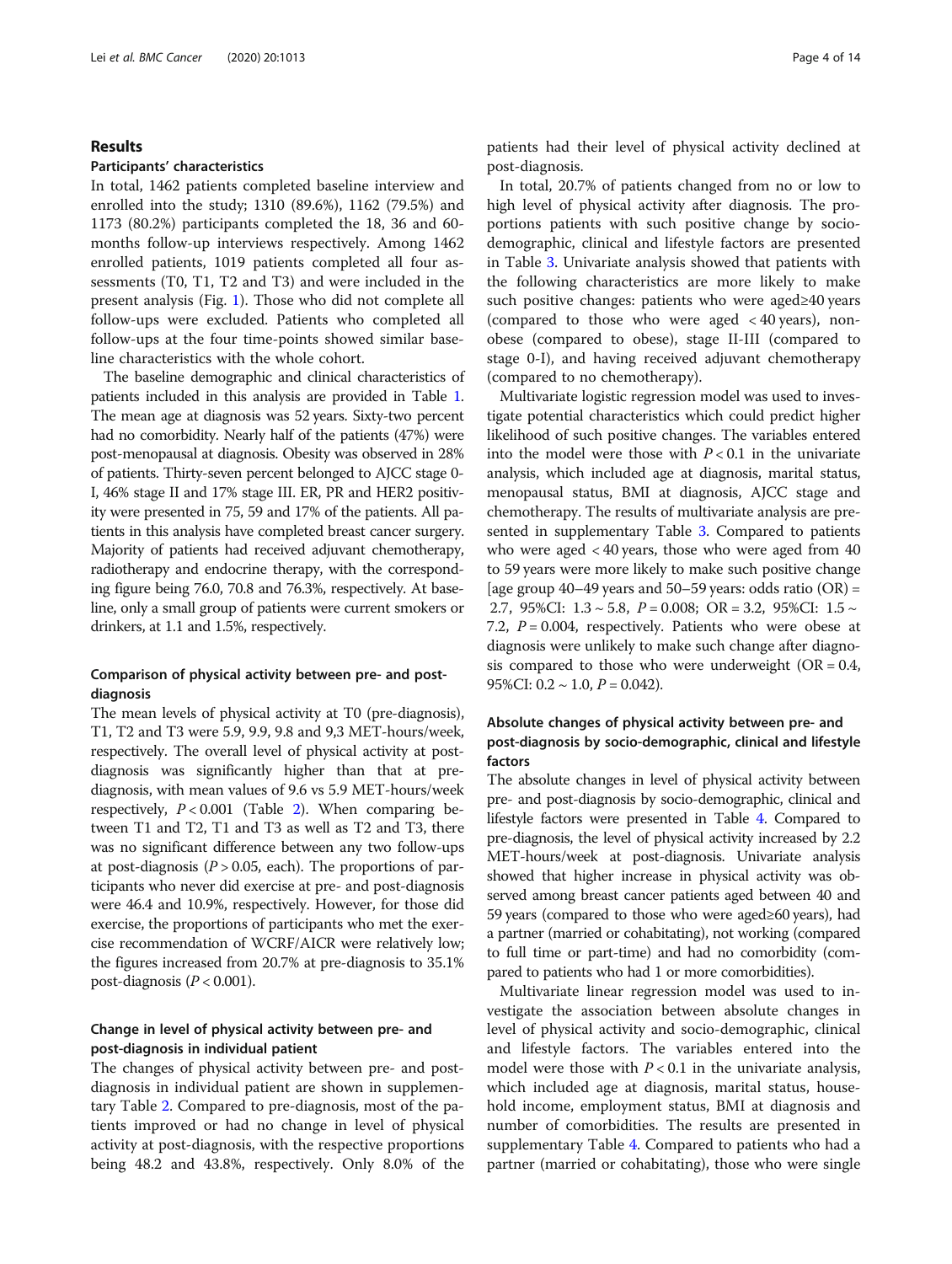<span id="page-4-0"></span>

(unmarried, divorced or widowed) had lower increase in level of physical activity between pre and postdiagnosis  $(\beta = -2.0, 95\%CI: -3.7 \sim -0.3, P = 0.021).$ Patients who were not working at baseline showed more increase in level of physical activity after diagnosis compared to those in full-time job  $(\beta = 2.7)$ , 95%CI:  $0.9 \sim 4.5$ ,  $P = 0.002$ ). Patients with one comorbidity at baseline showed lower increase in level of physical activity after diagnosis compared with those who had no comorbidity ( $β = -2.8$ , 95%CI:  $-4.7 \sim -$ 1.0,  $P = 0.002$ ).

## **Discussion**

This is the first prospective cohort study that compared the level of physical activity among Chinese breast cancer survivors from 1 year before cancer diagnosis to 5 years after diagnosis. Compared to pre-diagnosis, patients significantly increased their level of physical activity at 18-months post-diagnosis, and the enhanced level of physical activity was well-sustained at 36-months and 60-months post-diagnosis. When individual change in physical activity was assessed, the majority of patients improved or had no change in their level of physical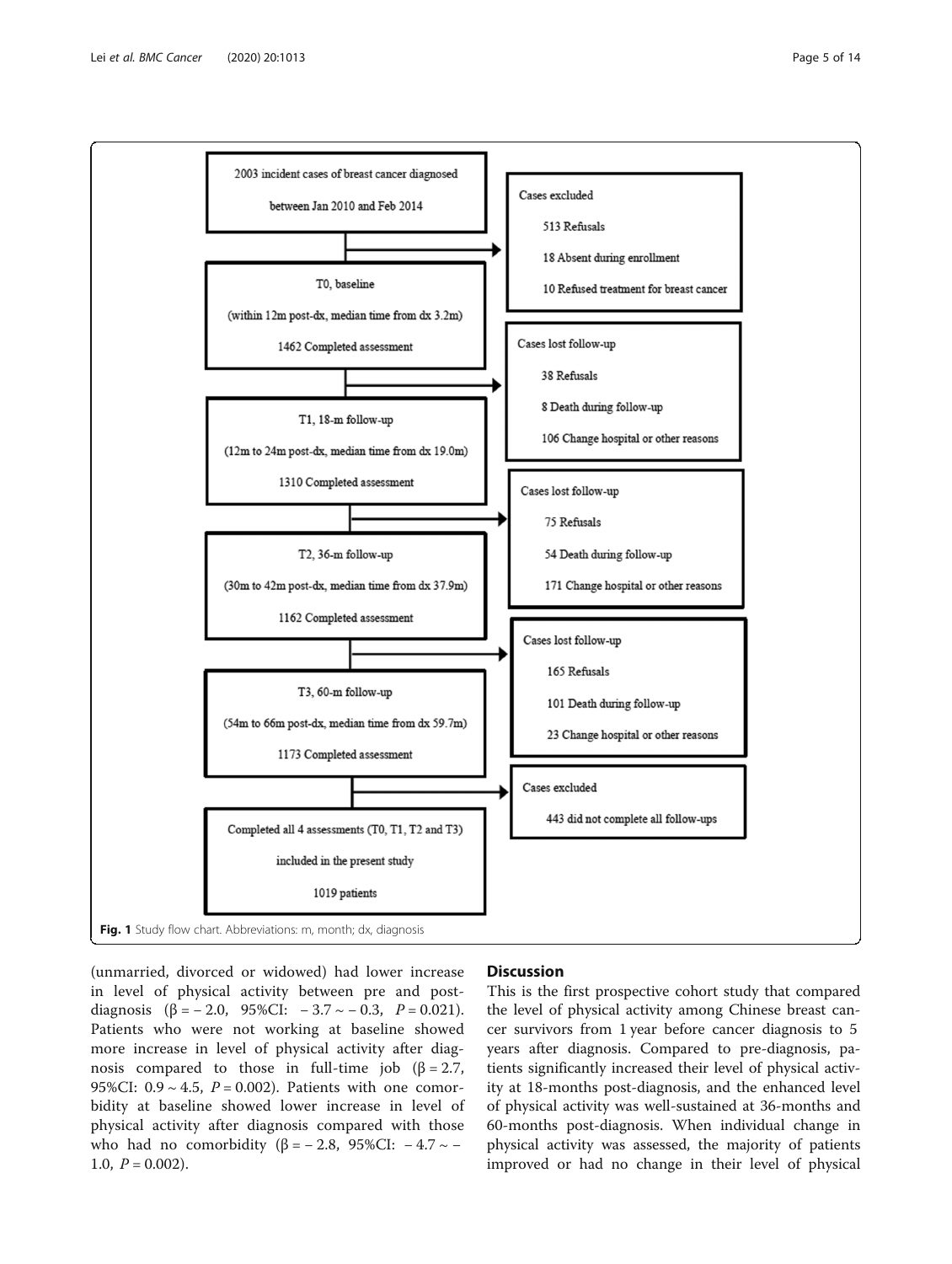| <b>Characteristics</b>                | Number of patients | Frequency, % |
|---------------------------------------|--------------------|--------------|
| Age, mean $\pm$ SD, year              | $52.1 \pm 8.8$     |              |
| Education level                       |                    |              |
| High school or below                  | 868                | 85.2         |
| Collage or above                      | 151                | 14.8         |
| Marital status                        |                    |              |
| Married or cohabitating               | 728                | 71.4         |
| Unmarried or divorced<br>or widowed   | 291                | 28.6         |
| Household income (HKD/month)          |                    |              |
| < 15,000                              | 463                | 45.4         |
| 15,000-30,000                         | 326                | 32.0         |
| 30,000-50,000                         | 151                | 14.8         |
| $\geq 50,000$                         | 79                 | 7.8          |
| Employment status                     |                    |              |
| Full time                             | 378                | 37.1         |
| Part time                             | 129                | 12.7         |
| Not working                           | 512                | 50.2         |
| Menopausal status                     |                    |              |
| Pre-menopausal                        | 539                | 52.9         |
| Post-menopausal                       | 480                | 47.1         |
| BMI at diagnosis, kg/m <sup>2</sup>   |                    |              |
| Underweight (< 18.5)                  | 37                 | 3.6          |
| Normal (18.5-22.9)                    | 488                | 47.9         |
| Overweight (23-24.9)                  | 209                | 20.5         |
| Obese $(225)$                         | 285                | 28.0         |
| Number of comorbidities               |                    |              |
| None                                  | 629                | 61.7         |
| 1                                     | 259                | 25.4         |
| 2                                     | 101                | 9.9          |
| $\geq$ 3                              | 30                 | 2.9          |
| AJCC stage at diagnosis               |                    |              |
| O-I                                   | 375                | 36.9         |
| 11                                    | 471                | 46.2         |
| $\begin{array}{c} \hline \end{array}$ | 169                | 16.6         |
| Missing                               | 4                  | 0.4          |
| Histology                             |                    |              |
| IDC                                   | 858                | 84.2         |
| ILC                                   | 31                 | 3.0          |
| <b>DCIS</b>                           | 56                 | 5.5          |
| Others                                | 74                 | 7.3          |
| ER status                             |                    |              |
| Positive                              | 763                | 74.9         |
| Negative                              | 233                | 22.9         |
| Missing                               | 23                 | 2.3          |

<span id="page-5-0"></span>

|  |                                                   |  | Table 1 Baseline socio-demographic and clinical characteristics |  |
|--|---------------------------------------------------|--|-----------------------------------------------------------------|--|
|  | of patients included in this study ( $n = 1019$ ) |  |                                                                 |  |

| <b>Table 1</b> Baseline socio-demographic and clinical characteristics |  |
|------------------------------------------------------------------------|--|
| of patients included in this study ( $n = 1019$ ) (Continued)          |  |

| <b>Characteristics</b> | Number of patients | Frequency, % |
|------------------------|--------------------|--------------|
| PR status              |                    |              |
| Positive               | 598                | 58.7         |
| Negative               | 395                | 38.8         |
| Missing                | 26                 | 2.6          |
| HER 2 status           |                    |              |
| Positive               | 274                | 26.9         |
| Negative               | 686                | 67.3         |
| Missing                | 59                 | 5.8          |
| Surgery                |                    |              |
| Mastectomy             | 628                | 61.6         |
| Conservation           | 391                | 38.4         |
| Chemotherapy           |                    |              |
| Yes                    | 774                | 76.0         |
| No                     | 245                | 24.0         |
| Radiotherapy           |                    |              |
| Yes                    | 721                | 70.8         |
| <b>No</b>              | 298                | 29.2         |
| Endocrine therapy      |                    |              |
| Yes                    | 777                | 76.3         |
| No                     | 242                | 23.7         |
| Smoking status         |                    |              |
| Yes                    | 11                 | 1.1          |
| <b>No</b>              | 1008               | 98.9         |
| Drinking status        |                    |              |
| Yes                    | 15                 | 1.5          |
| No                     | 1004               | 98.5         |

Abbreviations: SD standard deviation, HKD Hong Kong dollars, BMI body mass index, AJCC American joint Committee on cancer, IDC invasive ductal carcinoma, ILC invasive lobular carcinoma, DCIS ductal carcinoma in situ, ER estrogen receptor, PR progesterone receptor, HER 2 human epidermal-growthfactor receptor 2

activity at post-diagnosis. This suggests that the diagnosis of cancer provided an opportune time to motivate individuals to adopt healthier lifestyle changes, including physical activity [\[17,](#page-12-0) [18\]](#page-12-0). In this study, we see evidence that a cancer diagnosis was associated with sustained improvement in physical activity for at least 5 years after diagnosis. However, the proportion of women that met the exercise recommendations was still relatively low after cancer diagnosis. Additionally, multivariate analysis showed that marital status, employment status and comorbidities were associated with significant magnitude of change in level of physical activity between pre- and post-diagnosis.

There have been several qualitative studies, which showed that between 16 and 32% of patients increased their exercise level after diagnosis [\[33](#page-12-0)–[35\]](#page-12-0). The proportion of patients who increased exercise after diagnosis was relatively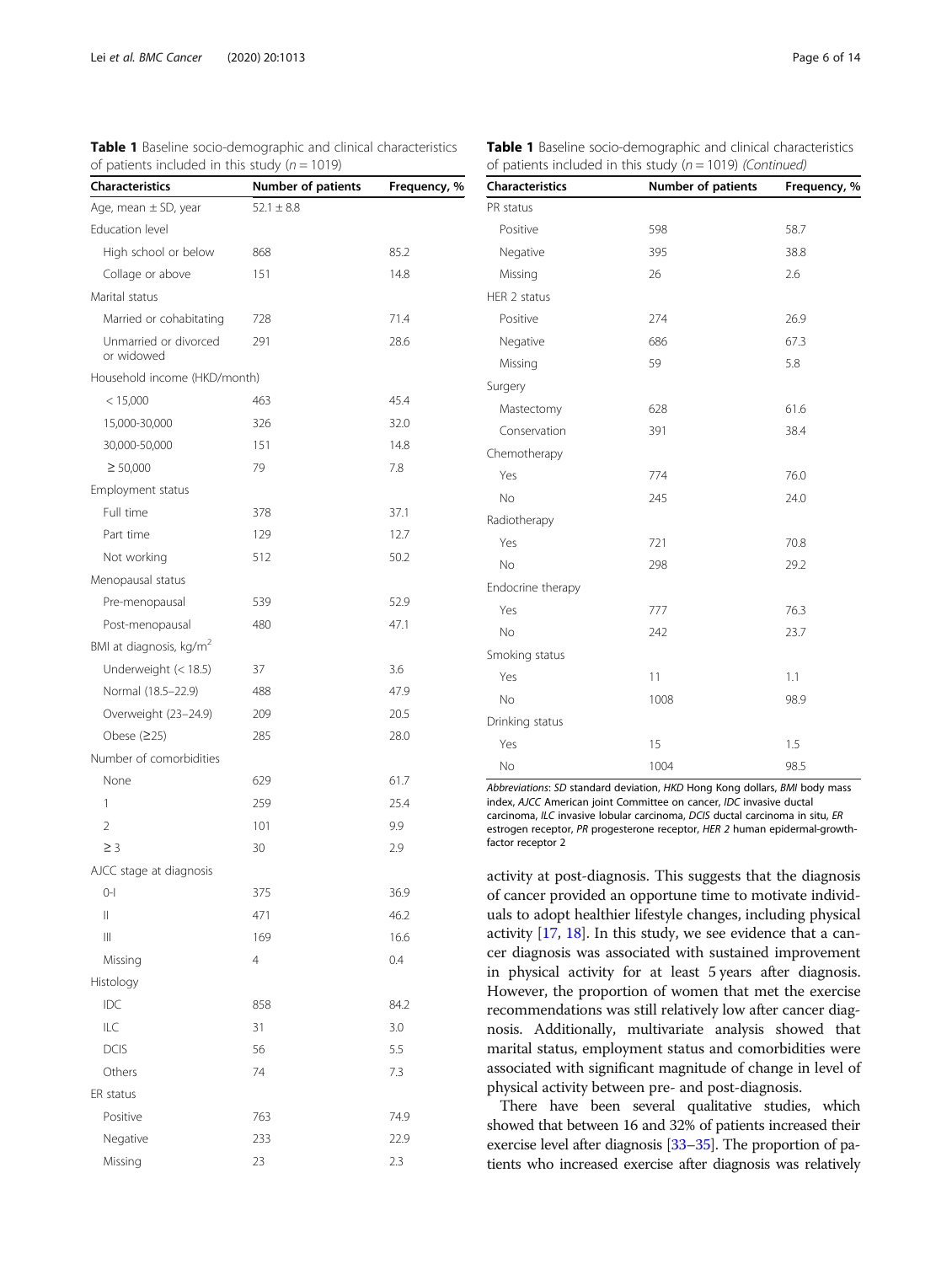| Т2<br>ТЗ<br>$9.8 + 14.2$<br>$9.3 + 14.4$ | Mean of T1,2,3<br>$9.6 + 11.6$ | $P$ T <sub>0</sub> vs mean of T <sub>1</sub> ,2,3 |
|------------------------------------------|--------------------------------|---------------------------------------------------|
|                                          |                                |                                                   |
|                                          |                                | < 0.001                                           |
|                                          |                                |                                                   |
| 298 (29.2)<br>340 (33.4)                 | 111(10.9)                      |                                                   |
| 397 (39.0)<br>376 (36.9)                 | 550 (54.0)                     |                                                   |
| 324 (31.8)<br>303 (29.7)                 | 358 (35.1)                     |                                                   |
|                                          |                                |                                                   |

<span id="page-6-0"></span>Table 2 Comparison of level of physical activity across four study time-points

Abbreviations: MET metabolic equivalent of task, SD standard deviation

higher in this study, at 48.2%. In addition, a few prospective studies had quantitatively compared the physical activity level before and after breast cancer diagnosis in Western population, but the majority of these studies compared physical activity level during a relative short time-window, for instance, from the year before breast cancer diagnosis to 6 or 12-month following cancer diagnosis [[19](#page-12-0), [21](#page-12-0)–[23](#page-12-0), [36](#page-12-0)]. These studies suggested that compared to pre-diagnosis, patients significantly decreased their level of exercise during active adjuvant treatment. One the other hand, in a German study that included 229 breast cancer patients, the change in physical activity before diagnosis and 14 months after diagnosis was assessed. The investigators reported that 46.1% of the patients spent more time on physical activity after diagnosis, with an increase from 2.2 to 2.9 h/week. With a more protracted follow-up, findings from the present study demonstrated that the level of physical activity was higher at 18-month follow-up compared to prediagnosis of cancer, and such increase was sustained at 36 months and 60-months follow-up. Up to now, only one study has investigated the change of physical activity over a more protracted period, from 2-year before diagnosis to 30 month after diagnosis, and this was conducted among women with breast cancer in the US [\[25](#page-12-0)]. Relative to prediagnosis, the average level of physical activity decreased by 50% in the first 12 months after diagnosis; this gradually recovered at 19–30 months after diagnosis, but still remained about 3 MET-hours/week lower than the level at prediagnosis [\[25\]](#page-12-0). Possible reasons for the differences observed between the aforementioned study and the current study may be related to different level of physical activity at prediagnosis. The mean level of physical activity ranges from 13 to 18.8 MET-hours/week in the US and Belgium studies, [[22](#page-12-0), [25\]](#page-12-0) which was higher than the corresponding figure in the present study (median value of 0.6 MET-hours/week). Taken together, all these evidences suggested that during short-term follow-up, patients who were still on active adjuvant treatment did not increase their level of physical activity. As follow-up time became longer, patients would have completed most adjuvant treatment (except for endocrine therapy) and this paralleled the gradually increase in their level of physical activity.

Several studies have examined the factors which could predict the changes of physical activity before and after

cancer diagnosis [\[19](#page-12-0), [23,](#page-12-0) [25\]](#page-12-0). The association between BMI and changes in physical activity has not been welldefined: two studies reported that obese and overweight women had greater decrease in physical activity after diagnosis relative to normal weight women, [\[19,](#page-12-0) [23,](#page-12-0) [25](#page-12-0)] while another study showed that patients who were underweight or had normal BMI had greater reductions in physical activity.<sup>50</sup> This study showed that patients with higher BMI had a trend in lower increase of physical activity at post-diagnosis. On the other hand, obese women were unlikely to change into high level of physical activity compared to underweight women; this suggests that healthcare professionals may need to pay more attention in counselling overweight and obese patients. Results from multivariate analysis in the present study found that women in relationship had a higher increase in the level of physical activity compared with women who were not in relationship. This phenomenon has also been reported in a previous study, which suggested that marital status was an important determinant for physical activity participation among older adults [[37\]](#page-12-0). In addition, patients who were not employed had higher increase in physical activity than full-time working women, which may be explained by non-working ones having more leisure time. Furthermore, in support to the present finding, Troeschel et al. have reported that each additional comorbidity was associated with a 26% increase in odds of inactivity [[38](#page-12-0)]..

In recent decades, the improvement in cancer diagnostics, treatment and clinical care have contributed to improved survival of breast cancer patients. However, at the same frame, patients could face long-term side effects of treatment and hence they have various rehabilitation needs. A systematic review which used comprehensive approach to retrieve literature and aimed to investigate the effects of rehabilitation interventions in post-treatment breast cancer patients, supported the benefit of exercise interventions, and showed that exercise could improve outcomes such as shoulder mobility, lymphoedema, pain, fatigue and quality of life [\[39\]](#page-12-0). Additionally, physical activity also have several other well-known benefits, including prevention of chronic disease and weight management [[40](#page-12-0)]. These benefits are important for breast cancer survivors who are at higher risk of developing second primary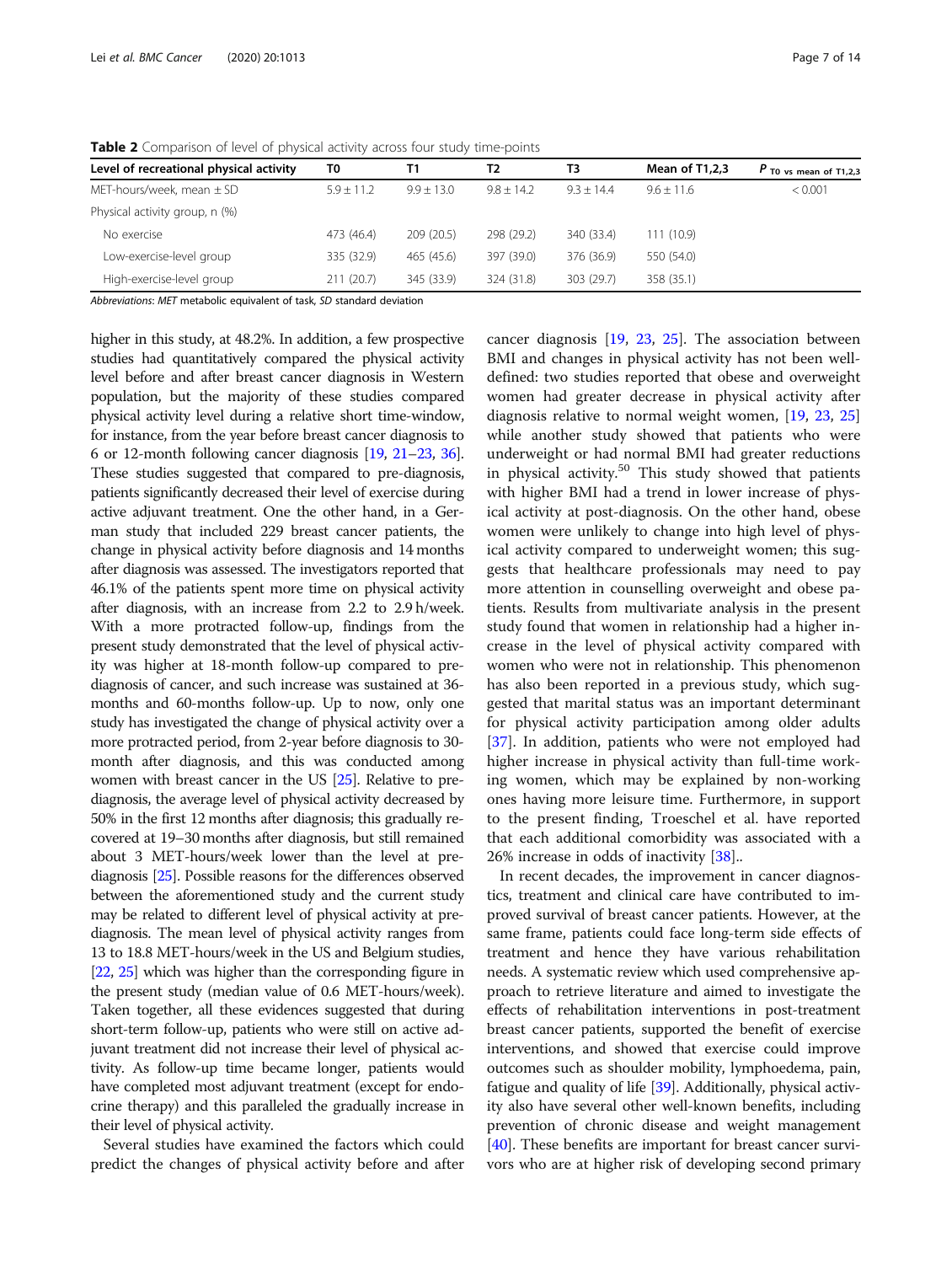<span id="page-7-0"></span>

|         |  |  | Table 3 Changes from no or low to high level of exercise group for individual patient by baseline socio-demographic and clinical |  |
|---------|--|--|----------------------------------------------------------------------------------------------------------------------------------|--|
| factors |  |  |                                                                                                                                  |  |

| Characteristics                     | N              | $\%$    | Changes from no or low to high exercise group, n (%) | P value              |
|-------------------------------------|----------------|---------|------------------------------------------------------|----------------------|
| Total                               | 1019           | 100.0   | 211 (20.7)                                           |                      |
| Age at diagnosis, year              |                |         |                                                      | 0.068                |
| < 40                                | 92             | 9.0     | 13 (14.1)                                            |                      |
| $40 - 49$                           | 329            | 32.3    | 78 (23.7)                                            |                      |
| $50 - 59$                           | 394            | 38.7    | 87 (22.1)                                            |                      |
| $\geq 60$                           | 204            | 20.0    | 33 (16.3)                                            |                      |
| Education                           |                |         |                                                      | 0.954                |
| High school or below                | 868            | 85.2    | 161 (20.7)                                           |                      |
| Collage or above                    | 151            | 14.8    | 50 (20.5)                                            |                      |
| Marital status                      |                |         |                                                      | 0.079                |
| Married or cohabitating             | 728            | 71.4    | 2.7(22.1)                                            |                      |
| Unmarried or divorced or widowed    | 291            | 28.6    | 1.3(17.2)                                            |                      |
| Household income, HKD/month         |                |         |                                                      | 0.177                |
| < 15,000                            | 463            | 45.4    | 92 (29.9)                                            |                      |
| 15,000-30,000                       | 326            | 32.0    | 64 (19.6)                                            |                      |
| 30,000-50,000                       | 151            | 14.8    | 31 (20.5)                                            |                      |
| $\geq 50,000$                       | 79             | 7.8     | 24 (30.4)                                            |                      |
| Employment status                   |                |         |                                                      | 0.472                |
| Full time                           | 378            | 37.1    | 77 (20.4)                                            |                      |
| Part time                           | 129            | 12.7    | 22(17.1)                                             |                      |
| Not working                         | 512            | 50.2    | 112 (21.9)                                           |                      |
| Menopausal status                   |                |         |                                                      | 0.055                |
| Premenopausal                       | 539            | 52.9    | 124 (23.0)                                           |                      |
| Postmenopausal                      | 480            | 47.1    | 87 (18.1)                                            |                      |
| BMI at diagnosis, kg/m <sup>2</sup> |                |         |                                                      | 0.007                |
| Underweight (< 18.5)                | 37             | 3.6     | 9(24.3)                                              |                      |
| Normal (18.5-22.9)                  | 488            | 47.9    | 108 (22.1)                                           |                      |
| Overweight (23-24.9)                | 209            | 20.5    | 54 (25.8)                                            |                      |
| Obese $(225)$                       | 285            | 28.0    | 40 (14.0)                                            |                      |
| Number of comorbidities             |                |         |                                                      | 0.163                |
| None                                | 629            | 61.7    | 144 (22.9)                                           |                      |
| $\mathbf{1}$                        | 259            | 25.4    | 46 (17.8)                                            |                      |
| $\overline{2}$                      | 101            | 9.9     | 17 (16.8)                                            |                      |
| $\geq 3$                            | $30\,$         | 2.9     | 4(13.3)                                              |                      |
| AJCC stage at diagnosis             |                |         |                                                      | $0.024$ <sup>a</sup> |
| $0 - 1$                             | 375            | 36.9    | 61 (16.2)                                            |                      |
| $\vert\vert$                        | 471            | 46.2    | 109 (23.1)                                           |                      |
| $\  \ $                             | 169            | 16.6    | 41 (24.3)                                            |                      |
| Missing                             | $\overline{4}$ | $0.4\,$ | $0\ (0)$                                             |                      |
| Histology                           |                |         |                                                      | 0.899                |
| $IDC$                               | 858            | 84.2    | 176 (20.5)                                           |                      |
| $\mathsf{ILC}$                      | 31             | 3.0     | 8 (25.8)                                             |                      |
| <b>DCIS</b>                         | 56             | 5.5     | 11 (19.6)                                            |                      |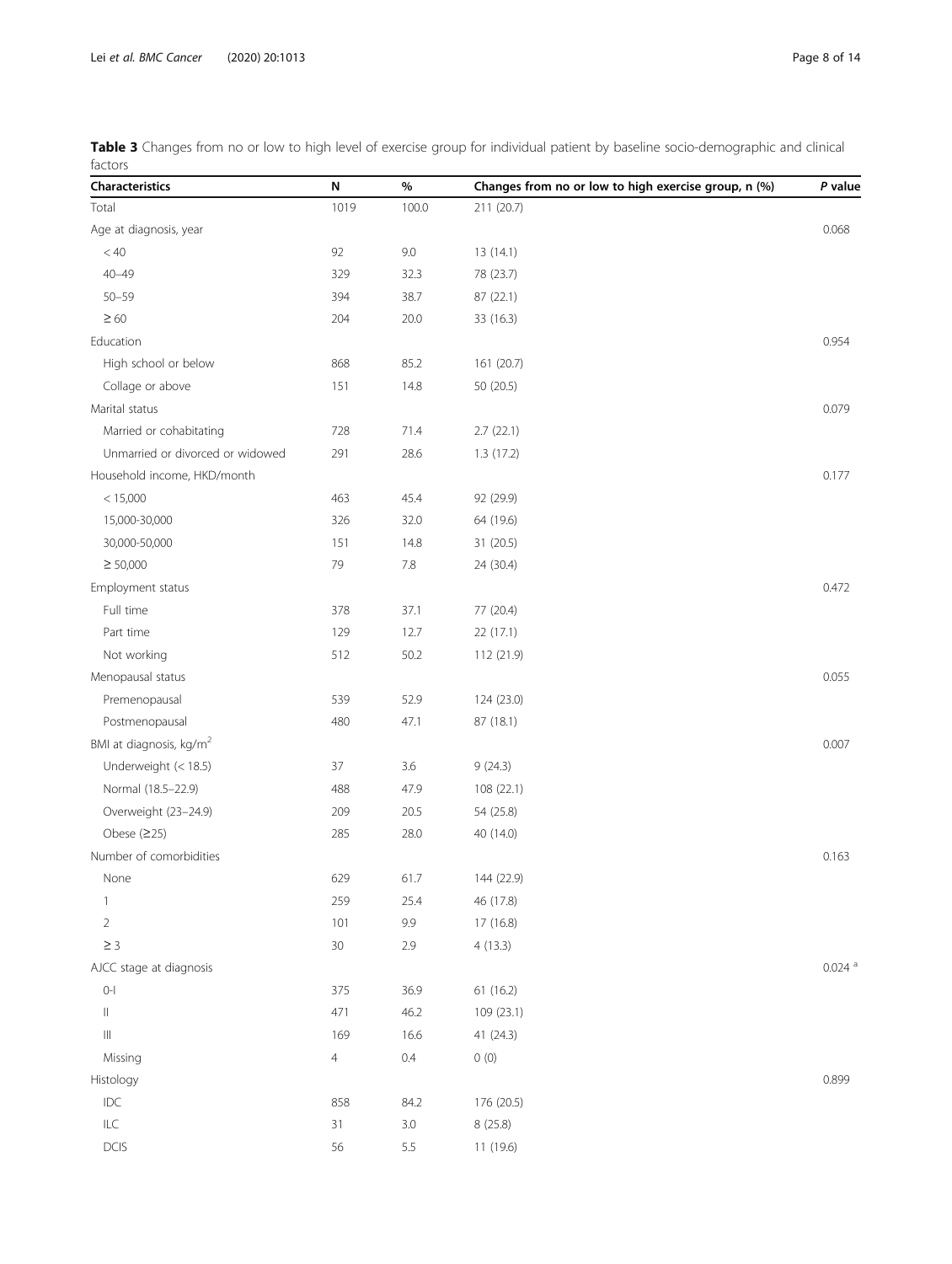| <b>Characteristics</b> | N    | $\%$ | Changes from no or low to high exercise group, n (%) | P value              |
|------------------------|------|------|------------------------------------------------------|----------------------|
| Others                 | 74   | 7.3  | 16(21.6)                                             |                      |
| ER status              |      |      |                                                      | $0.969$ <sup>a</sup> |
| Positive               | 763  | 74.9 | 47 (20.2)                                            |                      |
| Negative               | 233  | 22.9 | 159 (20.8)                                           |                      |
| Missing                | 23   | 2.3  | 5(21.7)                                              |                      |
| PR status              |      |      |                                                      | $0.952$ $^{\rm a}$   |
| Positive               | 598  | 58.7 | 81 (20.5)                                            |                      |
| Negative               | 395  | 38.8 | 124 (20.7)                                           |                      |
| Missing                | 26   | 2.6  | 6(23.1)                                              |                      |
| HER 2 status           |      |      |                                                      | $0.832$ <sup>a</sup> |
| Positive               | 274  | 26.9 | 146 (20.1)                                           |                      |
| Negative               | 686  | 67.3 | 55 (21.3)                                            |                      |
| Missing                | 59   | 5.8  | 10 (16.9)                                            |                      |
| Surgery                |      |      |                                                      | 0.521                |
| Mastectomy             | 628  | 61.6 | 126 (20.1)                                           |                      |
| Conservation           | 391  | 38.4 | 85 (21.7)                                            |                      |
| Chemotherapy           |      |      |                                                      | 0.034                |
| Yes                    | 774  | 76.0 | 172 (22.2)                                           |                      |
| No                     | 245  | 24.0 | 39 (15.9)                                            |                      |
| Radiotherapy           |      |      |                                                      | 0.424                |
| Yes                    | 721  | 70.8 | 154 (21.4)                                           |                      |
| $\rm No$               | 298  | 29.2 | 57 (19.1)                                            |                      |
| Endocrine therapy      |      |      |                                                      | 0.480                |
| Yes                    | 777  | 76.3 | 157 (20.2)                                           |                      |
| No                     | 242  | 23.7 | 54 (22.3)                                            |                      |
| Smoking status         |      |      |                                                      | 0.133                |
| Yes                    | 11   | 1.1  | 0(0)                                                 |                      |
| No                     | 1008 | 98.9 | 211 (20.9)                                           |                      |
| Drinking status        |      |      |                                                      | 1.00                 |

Table 3 Changes from no or low to high level of exercise group for individual patient by baseline socio-demographic and clinical factors (Continued)

 $\sqrt{\frac{a}{a}}$  Missing group did not include in P value test

Abbreviations: HKD Hong Kong dollars, BMI body mass index, AJCC American joint Committee on cancer, IDC invasive ductal carcinoma, ILC invasive lobular carcinoma, DCIS ductal carcinoma in situ, ER estrogen receptor, PR progesterone receptor, HER 2 human epidermal-growth-factor receptor 2

cancer, other chronic illnesses such as cardiovascular disease and diabetes, as well as facing psychological stress of living with a diagnosis of cancer [\[41](#page-12-0)–[45](#page-13-0)]. Furthermore, increasing evidence have also shown that physical activity is associated with reduced risk of recurrence and better prognosis for breast cancer [\[46](#page-13-0)–[53\]](#page-13-0).

Yes 20.7) 3 (20.7) No 1008 98.9 208 (20.7)

The present study has shown that the level of physical activity was significantly increased up to 60-months postdiagnosis compared to that of pre-diagnosis, while no significant difference was noted between the follow-up assessments at 18-, 36- and 60-months post-diagnosis. This suggested that breast cancer survivors adopted increased physical activity soon after their cancer diagnosis, and such changes were sustained as time went on. As increasing evidence have shown that physical activity is associated with better long-term outcome [\[46](#page-13-0)–[53](#page-13-0)] and quality of life [\[54](#page-13-0)] in women with breast cancer, healthcare professionals should grasp this important window of opportunity to encourage continued and enhanced physical activity. Follow-up of this cohort would provide important information on whether improved physical activity is associated with health outcomes among Chinese breast cancer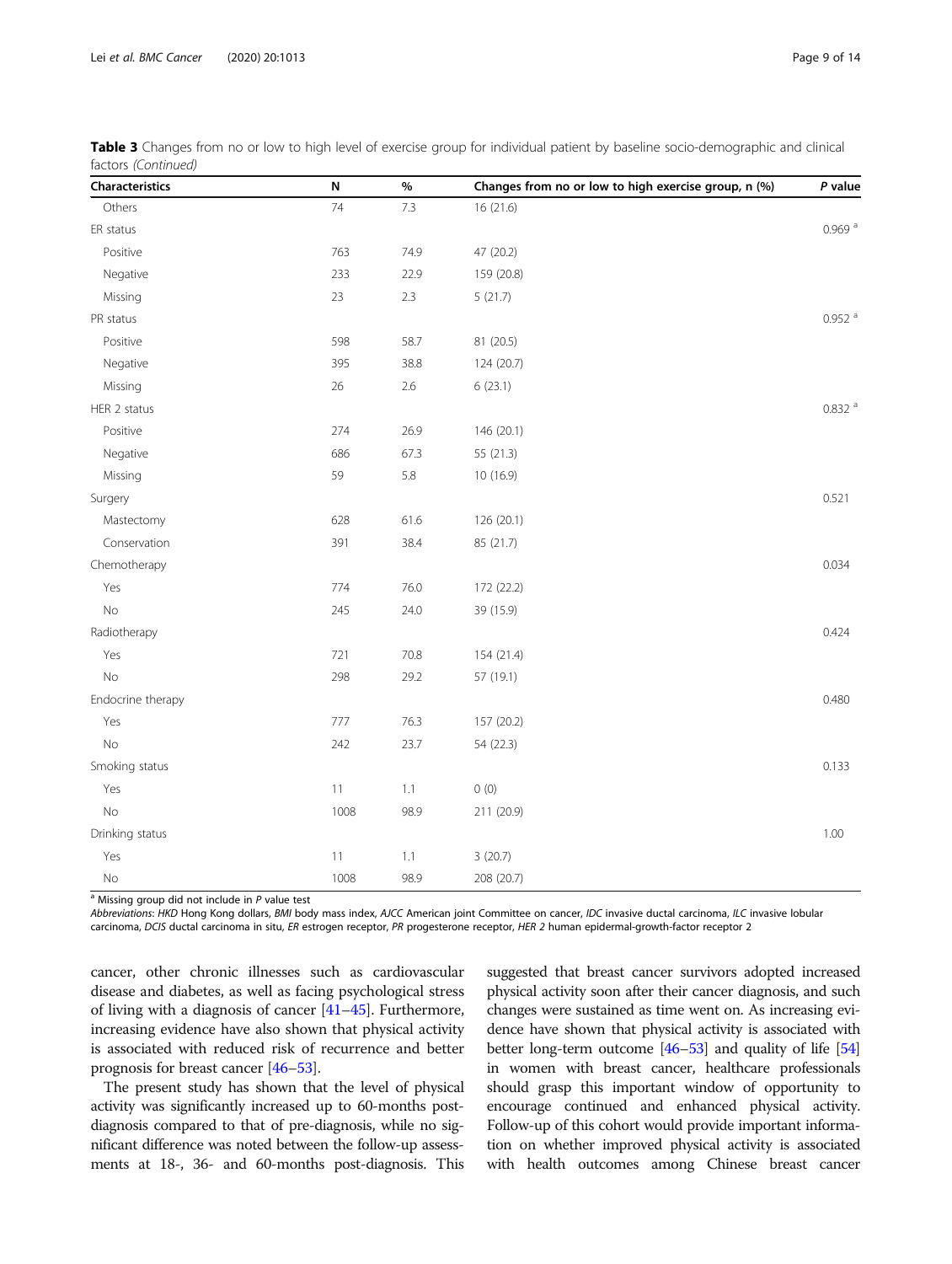<span id="page-9-0"></span>Table 4 Absolute changes in level of physical activity between pre- and post-diagnosis by baseline socio-demographic and clinical factors

| Characteristics                     | N              | %       | Changes in MET-hours/week,<br>mean $\pm$ SD | P value              |
|-------------------------------------|----------------|---------|---------------------------------------------|----------------------|
| Total                               | 1019           | 100.0   | $3.7 \pm 12.1$                              |                      |
| Age at diagnosis, year              |                |         |                                             | 0.011                |
| $< 40$                              | 92             | 9.0     | $4.2 \pm 10.8$                              |                      |
| $40 - 49$                           | 329            | 32.3    | $4.8 \pm 11.2$                              |                      |
| $50 - 59$                           | 394            | 38.7    | $4.0 \pm 12.5$                              |                      |
| $\geq 60$                           | 204            | 20.0    | $1.3 \pm 13.2$                              |                      |
| Education                           |                |         |                                             | 0.918                |
| High school or below                | 868            | 85.2    | $3.7 \pm 12.5$                              |                      |
| Collage or above                    | 151            | 14.8    | $3.6 \pm 9.5$                               |                      |
| Marital status                      |                |         |                                             | 0.006                |
| Married or cohabitating             | 728            | 71.4    | $4.3 \pm 12.6$                              |                      |
| Unmarried or divorced or widowed    | 291            | 28.6    | $2.2 \pm 10.8$                              |                      |
| Household income, HKD/month         |                |         |                                             | 0.059                |
| < 15,000                            | 463            | 45.4    | $3.2 \pm 12.9$                              |                      |
| 15,000-30,000                       | 326            | 32.0    | $4.2 \pm 11.3$                              |                      |
| 30,000-50,000                       | 151            | 14.8    | $2.6 \pm 12.3$                              |                      |
| $\geq 50,000$                       | 79             | 7.8     | $6.7 \pm 10.4$                              |                      |
| Employment status                   |                |         |                                             | < 0.001              |
| Full time                           | 378            | 37.1    | $2.3 \pm 13.4$                              |                      |
| Part time                           | 129            | 12.7    | $1.7 \pm 14.2$                              |                      |
| Not working                         | 512            | 50.2    | $5.2 \pm 10.3$                              |                      |
| Menopausal status                   |                |         |                                             | 0.299                |
| Premenopausal                       | 539            | 52.9    | $4.7 \pm 11.6$                              |                      |
| Postmenopausal                      | 480            | 47.1    | $2.6 \pm 12.6$                              |                      |
| BMI at diagnosis, kg/m <sup>2</sup> |                |         |                                             | 0.086                |
| Underweight (< 18.5)                | 37             | 3.6     | $5.1 \pm 13.5$                              |                      |
| Normal (18.5-22.9)                  | 488            | 47.9    | $4.1 \pm 12.3$                              |                      |
| Overweight (23-24.9)                | 209            | 20.5    | $4.6 \pm 12.1$                              |                      |
| Obese $(225)$                       | 285            | 28.0    | $2.2 \pm 11.6$                              |                      |
| Number of comorbidities             |                |         |                                             | 0.002                |
| None                                | 629            | 61.7    | $4.8 \pm 12.0$                              |                      |
| $\mathbf{1}$                        | 259            | 25.4    | $2.2\,\pm\,12.7$                            |                      |
| $\overline{2}$                      | 101            | 9.9     | $1.2 \pm 10.8$                              |                      |
| $\geq 3$                            | 30             | 2.9     | $1.3 \pm 11.4$                              |                      |
| AJCC stage at diagnosis             |                |         |                                             | $0.352$ <sup>a</sup> |
| $\left\vert 0\right\vert$           | 375            | 36.9    | $3.2 \pm 11.7$                              |                      |
| $\parallel$                         | 471            | 46.2    | $3.9 \pm 13.1$                              |                      |
| $\  \ $                             | 169            | 16.6    | $4.4 \pm 10.3$                              |                      |
| Missing                             | $\overline{4}$ | $0.4\,$ | $-5.0 \pm 10.3$                             |                      |
| Histology                           |                |         |                                             | 0.437                |
| $IDC$                               | 858            | 84.2    | $3.6 \pm 12.2$                              |                      |
| $\mathsf{ILC}$                      | 31             | 3.0     | $6.4 \pm 11.4$                              |                      |
| DCIS                                | 56             | 5.5     | $2.3 \pm 10.0$                              |                      |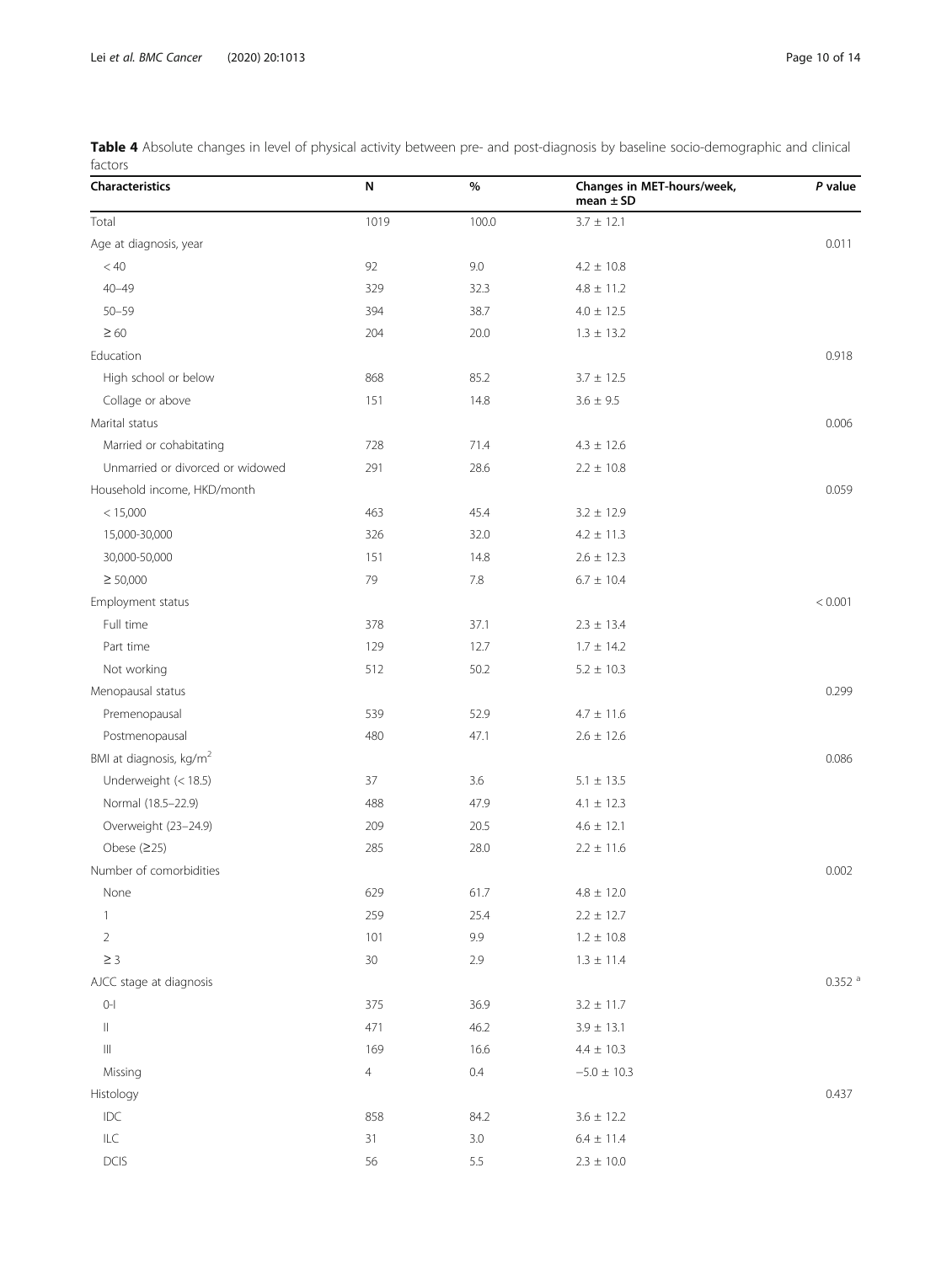| Characteristics   | N    | $\%$ | Changes in MET-hours/week,<br>mean $\pm$ SD | P value              |
|-------------------|------|------|---------------------------------------------|----------------------|
| Others            | 74   | 7.3  | $4.7 \pm 13.3$                              |                      |
| ER status         |      |      |                                             | $0.394$ <sup>a</sup> |
| Positive          | 763  | 74.9 | $3.8 \pm 11.5$                              |                      |
| Negative          | 233  | 22.9 | $3.6 \pm 14.0$                              |                      |
| Missing           | 23   | 2.3  | $0.3 \pm 11.4$                              |                      |
| PR status         |      |      |                                             | $0.214$ <sup>a</sup> |
| Positive          | 598  | 58.7 | $4.0\pm\,11.8$                              |                      |
| Negative          | 395  | 38.8 | $3.5 \pm 12.6$                              |                      |
| Missing           | 26   | 2.6  | $-0.2 \pm 11.8$                             |                      |
| HER 2 status      |      |      |                                             | $0.124$ <sup>a</sup> |
| Positive          | 274  | 26.9 | $3.7 \pm 12.8$                              |                      |
| Negative          | 686  | 67.3 | $4.0 \pm 12.1$                              |                      |
| Missing           | 59   | 5.8  | $0.6 \pm 9.4$                               |                      |
| Surgery           |      |      |                                             | 0.648                |
| Mastectomy        | 628  | 61.6 | $3.8 \pm 13.1$                              |                      |
| Conservation      | 391  | 38.4 | $3.5 \pm 10.4$                              |                      |
| Chemotherapy      |      |      |                                             | 0.127                |
| Yes               | 774  | 76.0 | $4.0 \pm 12.7$                              |                      |
| $\rm No$          | 245  | 24.0 | $2.7 \pm 10.1$                              |                      |
| Radiotherapy      |      |      |                                             | 0.944                |
| Yes               | 721  | 70.8 | $3.7 \pm 11.7$                              |                      |
| <b>No</b>         | 298  | 29.2 | $3.7 \pm 13.2$                              |                      |
| Endocrine therapy |      |      |                                             | 0.789                |
| Yes               | 777  | 76.3 | $3.6 \pm 11.2$                              |                      |
| No                | 242  | 23.7 | $3.9 \pm 14.6$                              |                      |
| Smoking status    |      |      |                                             | 0.455                |
| Yes               | 11   | 1.1  | $1.0 \pm 3.7$                               |                      |
| No                | 1008 | 98.9 | $3.7 \pm 12.2$                              |                      |
| Drinking status   |      |      |                                             | 0.866                |
| Yes               | 15   | 1.5  | $4.2 \pm 11.6$                              |                      |
| No                | 1004 | 98.5 | $3.7 \pm 12.1$                              |                      |

Table 4 Absolute changes in level of physical activity between pre- and post-diagnosis by baseline socio-demographic and clinical factors (Continued)

 $a$  Missing group did not include in  $P$  value test

Abbreviations: MET metabolic equivalent of task, SD standard deviation, HKD Hong Kong dollars, BMI body mass index, AJCC American joint Committee on cancer, IDC invasive ductal carcinoma, ILC invasive lobular carcinoma, DCIS ductal carcinoma in situ, ER estrogen receptor, PR progesterone receptor, HER 2 human epidermal-growth-factor receptor 2

survivors. However, it has to be noted that although most of the patients became more physically active during follow-ups, they still did not reach the recommended level of physical activity.

The strengths of the present study included its large, prospective design, based on the data collected from validated modified Chinese Baecke questionnaire that included measurement of physical activity in doing sports. Furthermore, this study compared physical activity between pre-diagnosis with three time-points after cancer diagnosis, which allows

the investigators to understand the relative long-term changes made among breast cancer patients. There are several limitations in this study. Firstly, physical activity was based on self-reported questionnaire, thus overestimation or underestimation was possible. Nevertheless, this potential bias was reduced by the application of the same questionnaire over the four time-points. Objective instruments, such as accelerometer, would be more useful in future studies to monitor physical activity in a more accurate manner. Secondly, the modified Chinese Baeke questionnaire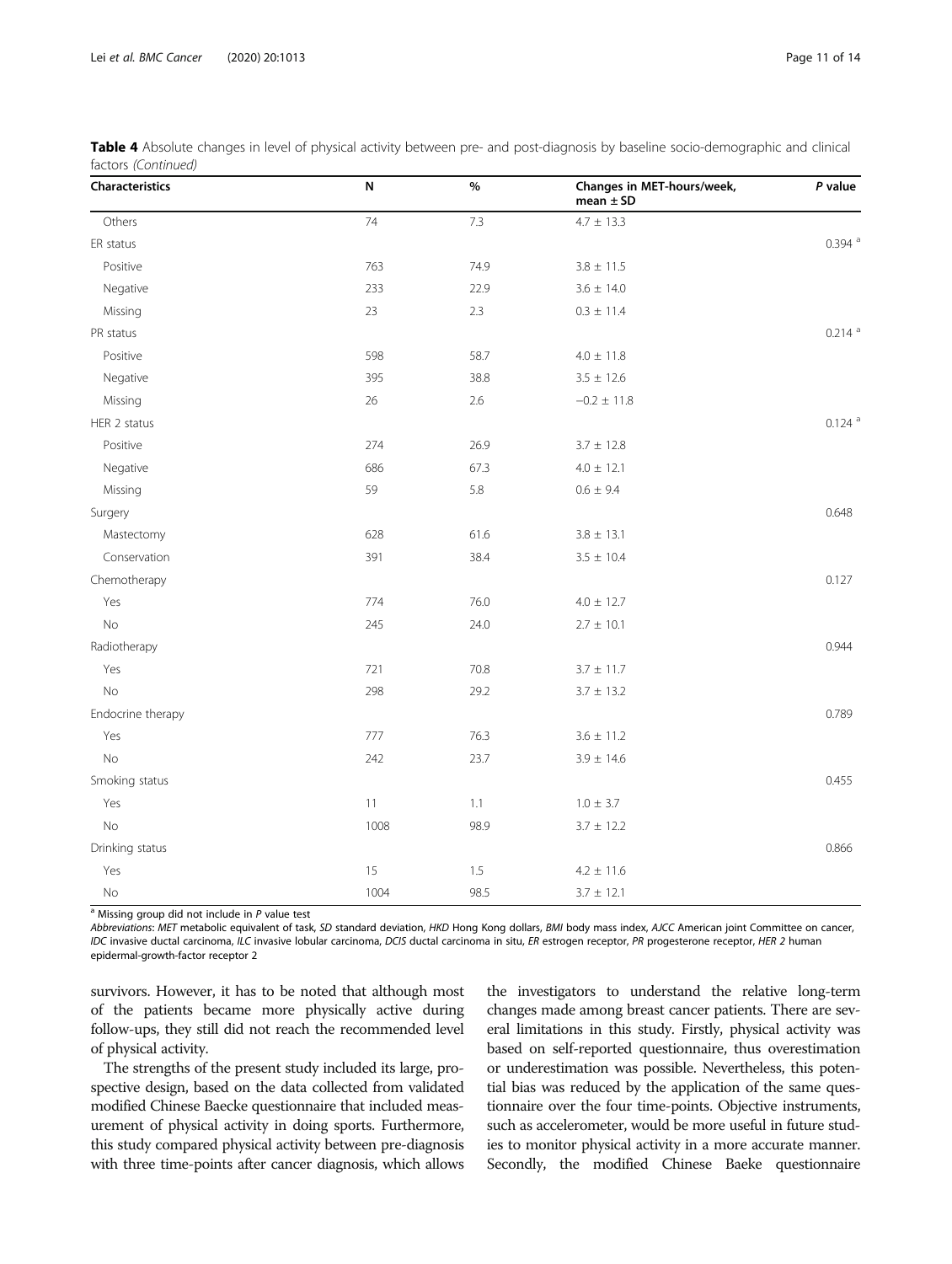<span id="page-11-0"></span>included physical activity at work, in doing housework, at leisure time and in doing sports. However, the present study only analyzed the level of physical activity in doing sports. Additionally, the modified Chinese Baecke questionnaire has only been validated in a random sample of Hong Kong Chinese adult population, although not specifically validated in cancer patients. Thirdly, although the majority of the participants included in the current study had stable or improvement in level of physical activity, these findings may not be able to represent the whole breast cancer population in Hong Kong. The present findings should be interpreted with care because there may be a potential selection bias, as patients who were more concerned with health improvement would be those who were more likely to agree to participate in this study. In addition, as sizeable number of patients ( $n = 443$ ) in the whole cohort were not included in this analysis, it may affect the generalization of study results. Moreover, the loss of subjects may contribute to selection bias if those lost to follow up are more or less likely to perform exercise. Fourthly, it has to be acknowledged that the sample size was not estimated for the present analysis. Last but not least, given this study was undertaken in two regional cancer centers, the patients might have adopted different potential lifestyle interventions based on education, counseling, sports groups that were offered in individual center. Hence, the lack of standardization of lifestyle educational intervention could affect the study results.

## Conclusions

The present findings provide important evidence on breast cancer patients' habits on sports activity following their diagnosis. In the present study, significant and long-term increase in post-diagnosis sports activity were observed among Chinese women with breast cancer, which was accord with current lifestyle recommendation from international authorities. However, the proportion of patients who met the recommended exercise level for cancer survivors was still low. These findings provided an insight into the fact that a cancer diagnosis can motivate patients to adopt a healthy lifestyle. Encouraging patients on the importance of durable high level of physical activity in breast cancer survivorship is warranted. In addition, long-term follow-up is needed to provide more evidence on possible association of high physical activity and cancer outcome.

#### Supplementary information

Supplementary information accompanies this paper at [https://doi.org/10.](https://doi.org/10.1186/s12885-020-07517-6) [1186/s12885-020-07517-6](https://doi.org/10.1186/s12885-020-07517-6).

Additional file 1 Supplementary Table 1. Modified Chinese Baecke Questionnaire. **Supplementary Table 2**. Changes in level of physical activity between pre- and post-Changes in level of physical activity between pre- and post-diagnosis for individual patient. Supplementary Table 3. Multivariable logistic regression model assessing changes from no or low to high level of exercise group for individual patient in relation to socio-demographic and clinical factors. **Supplementary Table 4**. Multivariable linear regression model assessing absolute changes in level of physical activity between pre- and post-diagnosis in relation to sociodemographic and clinical factors.

#### Abbreviations

BMI: Body mass index; ACS: American Cancer Society; WCRF/AICR: World Cancer Research Fund/American Institute for Cancer Research; MET: Equivalent of task; BCRL: Breast cancer related lymphedema; AWS: Axillary web syndrome; SD: Standard deviation; HKD: Hong Kong dollars; AJCC: American joint Committee on cancer; IDC: Invasive ductal carcinoma; ILC: Invasive lobular carcinoma; DCIS: Ductal carcinoma in situ; ER: Estrogen receptor; PR: Progesterone receptor; HER 2: Human epidermalgrowth-factor receptor 2

#### Acknowledgements

Not Applicable.

#### Authors' contributions

YYL, SCH and WY designed the study and performed the statistical analysis. AC, CK, KLC, RL collected data. YYL, SCH and WY wrote the first draft of the manuscript, to which all authors subsequently contributed. All authors read and approved the final manuscript.

#### Funding

This study was funded by World Cancer Research Fund International (Grant Number WCRF 2010/249 and WCRF 2014/1197). The funding bodies played no role in the design of the study and collection, analysis, and interpretation of data and in writing the manuscript.

#### Availability of data and materials

All analyzed data during the current study were presented in the main manuscript and supplementary file. The original datasets are available from the corresponding author on reasonable request.

#### Ethics approval and consent to participate

All procedures performed in studies involving human participants were in accordance with the ethical standards of the Joint CUHK-NTEC Clinical Research Ethics Committee and the KWC Research Ethics Committee of the Chinese University of Hong Kong and the Hong Kong Hospital Authority and with the 1964 Helsinki declaration and its later amendments or comparable ethical standards. Written consent was obtained from all individual participants included in the study. The study was approved by the Joint CUHK-NTEC Clinical Research Ethics Committee and the KWC Research Ethics Committee of the Chinese University of Hong Kong and the Hong Kong Hospital Authority.

#### Consent for publication

Not Applicable.

#### Competing interests

The authors declare that they have no competing interests.

#### Author details

<sup>1</sup>Department of Clinical Oncology, Prince of Wales Hospital, the Chinese University of Hong Kong, Shatin, New Territories, Hong Kong SAR, China. <sup>2</sup> Division of Epidemiology, the Jockey Club School of Public Health and Primary Care, the Chinese University of Hong Kong, New Territories, Hong Kong SAR, China. <sup>3</sup>Department of Clinical Oncology, Princess Margaret Hospital, Hong Kong SAR, China. <sup>4</sup>Hong Kong Cancer Institute, State Key Laboratory in Oncology in South China, Faculty of Medicine, the Chinese University of Hong Kong, New Territories, Hong Kong SAR, China.

#### Received: 10 June 2020 Accepted: 9 October 2020 Published online: 19 October 2020

#### References

1. Siegel RL, Miller KD, Jemal A. Cancer statistics, 2019. CA Cancer J Clin. 2019; 69(1):7–34.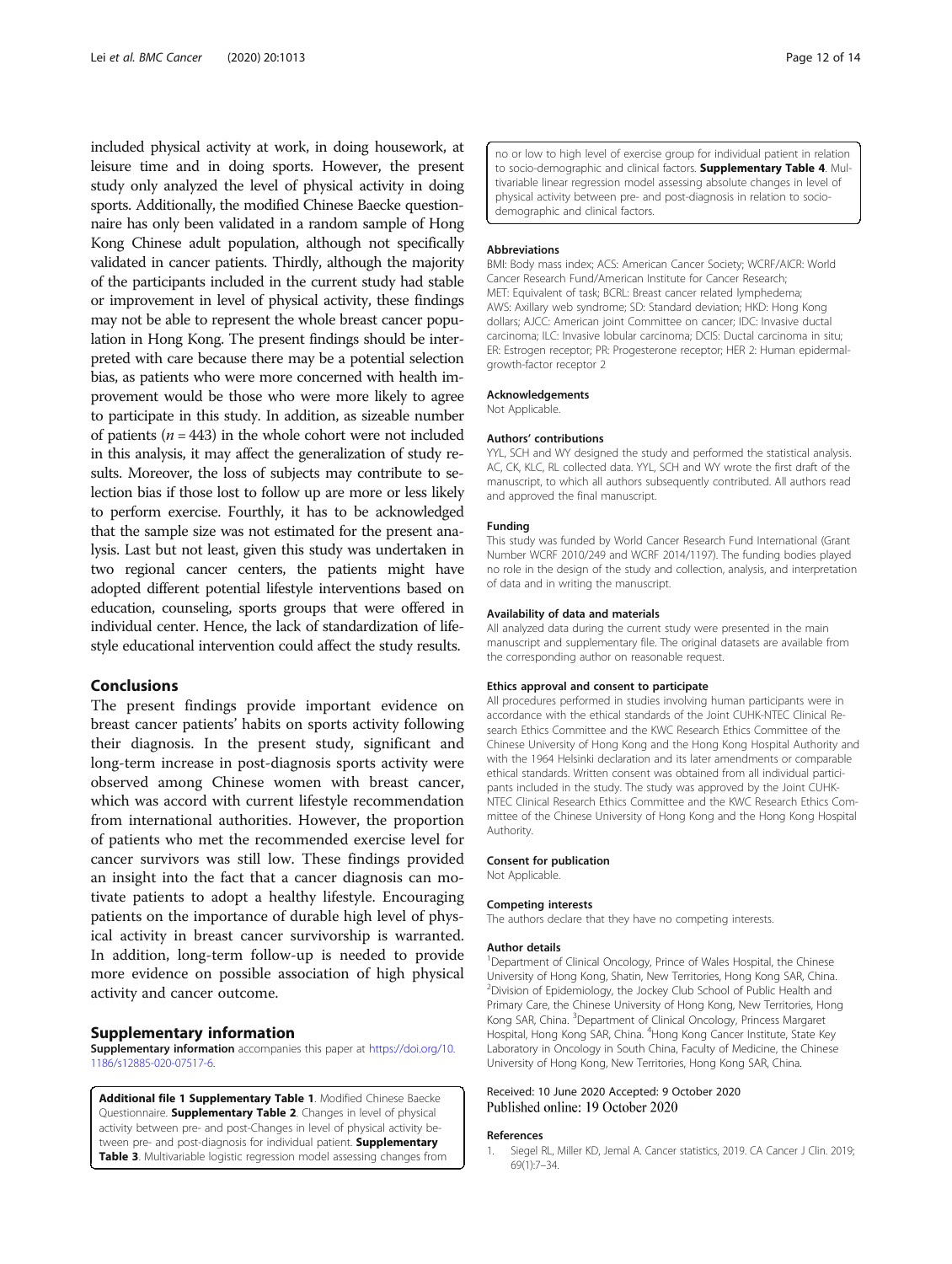- <span id="page-12-0"></span>2. Overview of Hong Kong Cancer Statistics of 2017. Hong Kong Cancer Registry, Hospital Authority. <http://www3.ha.org.hk/cancereg/>. Accessed 15 May 2020.
- 3. Michelotti A, Invernizzi M, Lopez G, Lorenzini D, Nesa F, De Sire A, Fusco N. Tackling the diversity of breast cancer related lymphedema: perspectives on diagnosis, risk assessment, and clinical management. Breast. 2019;44:15–23.
- 4. de Sire A, Losco L, Cigna E, Lippi L, Gimigliano F, Gennari A, Cisari C, Chen HC, Fusco N, Invernizzi M. Three-dimensional laser scanning as a reliable and reproducible diagnostic tool in breast cancer related lymphedema rehabilitation: a proof-of-principle study. Eur Rev Med Pharmacol Sci. 2020;24(8):4476–85.
- 5. de Sire A, Losco L, Cisari C, Gennari A, Boldorini R, Fusco N, Cigna E, Invernizzi M. Axillary web syndrome in women after breast cancer surgery referred to an oncological rehabilitation unit: which are the main risk factors? A retrospective case-control study. Eur Rev Med Pharmacol Sci. 2020;24(15):8028–35.
- 6. de Sire A, Invernizzi M, Lippi L, Cisari C, Özçakar L, Franchignoni F. Blurred lines between axillary web syndrome and Mondor's disease after breast cancer surgery: a case report. Ann Phys Rehabil Med. 2020;63(4):365–7.
- 7. Thong MSY, van Noorden CJF, Steindorf K, Arndt V. Cancer-related fatigue: causes and current treatment options. Curr Treat Options in Oncol. 2020;21(2):17.
- 8. Jones JM, Olson K, Catton P, Catton CN, Fleshner NE, Krzyzanowska MK, McCready DR, Wong RK, Jiang H, Howell D. Cancer-related fatigue and associated disability in post-treatment cancer survivors. J Cancer Surviv : Res Pract. 2016;10(1):51–61.
- 9. Hasenoehrl T, Palma S, Ramazanova D, Kölbl H, Dorner TE, Keilani M, Crevenna R. Resistance exercise and breast cancer-related lymphedema-a systematic review update and meta-analysis. Support Care Cancer. 2020; 28(8):3593–603.
- 10. Juvet LK, Thune I, Elvsaas I, Fors EA, Lundgren S, Bertheussen G, Leivseth G, Oldervoll LM. The effect of exercise on fatigue and physical functioning in breast cancer patients during and after treatment and at 6 months followup: a meta-analysis. Breast. 2017;33:166–77.
- 11. Del-Rosal-Jurado A, Romero-Galisteo R, Trinidad-Fernández M, González-Sánchez M, Cuesta-Vargas A, Ruiz-Muñoz M. Therapeutic physical exercise post-treatment in breast cancer: a systematic review of clinical practice guidelines. J Clin Med. 2020;9(4):1239.
- 12. Runowicz CD, Leach CR, Henry NL, Henry KS, Mackey HT, Cowens-Alvarado RL, Cannady RS, Pratt-Chapman ML, Edge SB, Jacobs LA, et al. American cancer society/American society of clinical oncology breast cancer survivorship care guideline. J Clin Oncol. 2016;34(6):611–35.
- 13. Rock CL, Doyle C, Demark-Wahnefried W, Meyerhardt J, Courneya KS, Schwartz AL, Bandera EV, Hamilton KK, Grant B, McCullough M, et al. Nutrition and physical activity guidelines for cancer survivors. CA Cancer J Clin. 2012;62(4):243–74.
- 14. World Cancer Research Fund/American Institute for Cancer Research. Food, nutrition, physical activity, and the prevention of cancer: a global perspective. Washington, DC: AICR; 2007.
- 15. Blanchard CM, Courneya KS, Stein K, American Cancer Society's SCS, II. Cancer survivors' adherence to lifestyle behavior recommendations and associations with health-related quality of life: results from the American Cancer Society's SCS-II. J Clin Oncol. 2008;26(13):2198–204.
- 16. Inoue-Choi M, Lazovich D, Prizment AE, Robien K. Adherence to the World Cancer Research Fund/American Institute for Cancer Research recommendations for cancer prevention is associated with better healthrelated quality of life among elderly female cancer survivors. J Clin Oncol. 2013;31(14):1758–66.
- 17. Demark-Wahnefried W, Aziz NM, Rowland JH, Pinto BM. Riding the crest of the teachable moment: promoting long-term health after the diagnosis of cancer. J Clin Oncol. 2005;23(24):5814–30.
- 18. Humpel N, Magee C, Jones SC. The impact of a cancer diagnosis on the health behaviors of cancer survivors and their family and friends. Support Care Cancer. 2007;15(6):621–30.
- 19. Irwin ML, Crumley D, McTiernan A, Bernstein L, Baumgartner R, Gilliland FD, Kriska A, Ballard-Barbash R. Physical activity levels before and after a diagnosis of breast carcinoma: the Health, Eating, Activity, and Lifestyle (HEAL) study. Cancer. 2003;97(7):1746–57.
- 20. Irwin ML, McTiernan A, Bernstein L, Gilliland FD, Baumgartner R, Baumgartner K, Ballard-Barbash R. Physical activity levels among breast cancer survivors. Med Sci Sports Exerc. 2004;36(9):1484–91.
- 21. Andrykowski MA, Beacham AO, Jacobsen PB. Prospective, longitudinal study of leisure-time exercise in women with early-stage breast cancer. Cancer Epidemiol, Biomarkers Prev. 2007;16(3):430–8.
- 22. Devoogdt N, Van Kampen M, Geraerts I, Coremans T, Fieuws S, Lefevre J, Philippaerts R, Truijen S, Neven P, Christiaens MR. Physical activity levels after treatment for breast cancer: one-year follow-up. Breast Cancer Res Treat. 2010;123(2):417–25.
- 23. Kwan ML, Sternfeld B, Ergas IJ, Timperi AW, Roh JM, Hong CC, Quesenberry CP, Kushi LH. Change in physical activity during active treatment in a prospective study of breast cancer survivors. Breast Cancer Res Treat. 2012; 131(2):679–90.
- 24. Johnsson A, Johnsson A, Johansson K. Physical activity during and after adjuvant chemotherapy in patients with breast cancer. Physiotherapy. 2013; 99(3):221–7.
- 25. Littman AJ, Tang MT, Rossing MA. Longitudinal study of recreational physical activity in breast cancer survivors. J Cancer surviv : Res Pract. 2010; 4(2):119–27.
- 26. Lei YY, Ho SC, Cheng A, Kwok C, Cheung KL, He YQ, Lee CI, Lee R, Yeo W. Dietary changes in the first 3 years after breast cancer diagnosis: a prospective Chinese breast cancer cohort study. Cancer Manag Res. 2018;10:4073–84.
- 27. Edge SB, Byrd DR, Compton CC, Fritz AG, Greene FL, Trotti A. AJCC cancer staging manual. 7th ed. New York: Springer; 2010.
- 28. WHO/IASO/IOTF. The Asia-Pacific perspective: redefining obesity and its treatment. Melbourne: Health Communications Australia; 2000.
- 29. Ho SC, Yu R, Chan S. Comparison of the modified Chinese Baecke Questionnaire with a 3-day activity diary in a Hong Kong Chinese population. Asia-Pac J Public Health. 2015;27(2):Np2358–71.
- 30. Ainsworth BE, Haskell WL, Herrmann SD, Meckes N, Bassett DR Jr, Tudor-Locke C, Greer JL, Vezina J, Whitt-Glover MC, Leon AS. 2011 compendium of physical activities: a second update of codes and MET values. Med Sci Sports Exerc. 2011;43(8):1575–81.
- 31. Pate RR, Pratt M, Blair SN, Haskell WL, Macera CA, Bouchard C, Buchner D, Ettinger W, Heath GW, King AC, et al. Physical activity and public health. A recommendation from the Centers for Disease Control and Prevention and the American College of Sports Medicine. Jama. 1995;273(5):402–7.
- 32. Shu XO, Zheng Y, Cai H, Gu K, Chen Z, Zheng W, Lu W. Soy food intake and breast cancer survival. Jama. 2009;302(22):2437–43.
- 33. Blanchard CM, Denniston MM, Baker F, Ainsworth SR, Courneya KS, Hann DM, Gesme DH, Reding D, Flynn T, Kennedy JS. Do adults change their lifestyle behaviors after a cancer diagnosis? Am J Health Behav. 2003;27(3):246–56.
- 34. Patterson RE, Neuhouser ML, Hedderson MM, Schwartz SM, Standish LJ, Bowen DJ. Changes in diet, physical activity, and supplement use among adults diagnosed with cancer. J Am Diet Assoc. 2003;103(3):323–8.
- 35. Alfano CM, Day JM, Katz ML, Herndon JE 2nd, Bittoni MA, Oliveri JM, Donohue K, Paskett ED. Exercise and dietary change after diagnosis and cancer-related symptoms in long-term survivors of breast cancer: CALGB 79804. Psychooncology. 2009;18(2):128–33.
- 36. Huy C, Schmidt ME, Vrieling A, Chang-Claude J, Steindorf K. Physical activity in a German breast cancer patient cohort: one-year trends and characteristics associated with change in activity level. Eur J Cancer. 2012;48(3):297–304.
- 37. Pettee KK, Brach JS, Kriska AM, Boudreau R, Richardson CR, Colbert LH, Satterfield S, Visser M, Harris TB, Ayonayon HN, et al. Influence of marital status on physical activity levels among older adults. Med Sci Sports Exerc. 2006;38(3):541–6.
- 38. Troeschel AN, Leach CR, Shuval K, Stein KD, Patel AV. Physical activity in cancer survivors during "re-entry" following cancer treatment. Prev Chronic Dis. 2018;15:E65.
- Olsson Möller U, Beck I, Rydén L, Malmström M. A comprehensive approach to rehabilitation interventions following breast cancer treatment - a systematic review of systematic reviews. BMC Cancer. 2019;19(1):472.
- 40. Haskell WL, Lee IM, Pate RR, Powell KE, Blair SN, Franklin BA, Macera CA, Heath GW, Thompson PD, Bauman A. Physical activity and public health: updated recommendation for adults from the American College of Sports Medicine and the American Heart Association. Med Sci Sports Exerc. 2007;39(8):1423–34.
- 41. Molina-Montes E, Requena M, Sanchez-Cantalejo E, Fernandez MF, Arroyo-Morales M, Espin J, Arrebola JP, Sanchez MJ. Risk of second cancers cancer after a first primary breast cancer: a systematic review and meta-analysis. Gynecol Oncol. 2015;136(1):158–71.
- 42. Gernaat SAM, Ho PJ, Rijnberg N, Emaus MJ, Baak LM, Hartman M, Grobbee DE, Verkooijen HM. Risk of death from cardiovascular disease following breast cancer: a systematic review. Breast Cancer Res Treat. 2017;164(3):537–55.
- 43. Hooning MJ, Botma A, Aleman BM, Baaijens MH, Bartelink H, Klijn JG, Taylor CW, van Leeuwen FE. Long-term risk of cardiovascular disease in 10-year survivors of breast cancer. J Natl Cancer Inst. 2007;99(5):365–75.